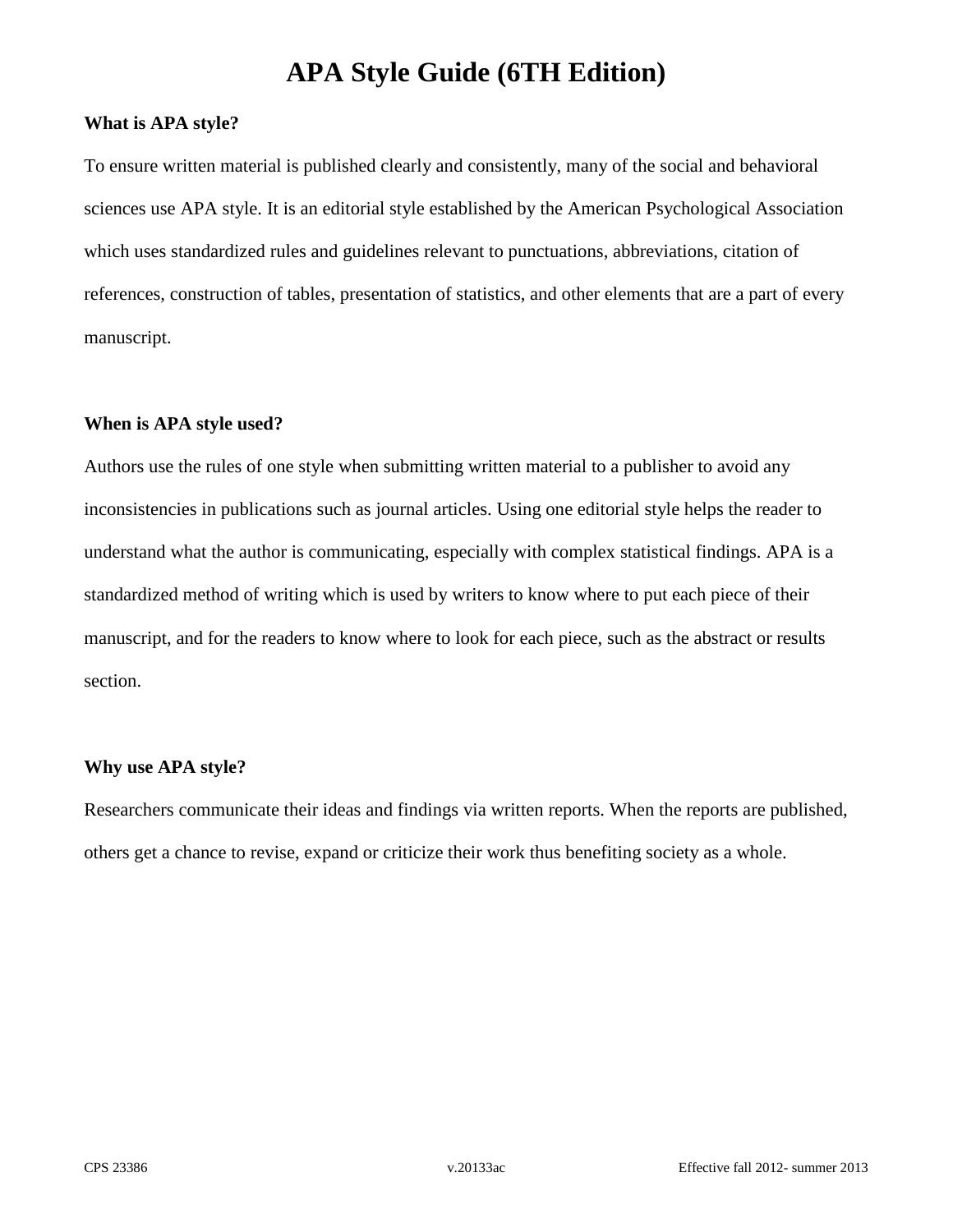### **How to use APA style**

Start by assuming you are writing a paper to submit to a journal. You will want to:

- use standard white paper, 8.5 x 11 inches
- use standard Times New Roman, 12 pt font
- set all margins at one inch
- number all pages
- space only one time after a sentence before beginning a new one
- left justify the text
- indent paragraphs five spaces (use tab key)
- double space
- use a staple to fasten your paper together (no fancy folder, paperclip, etc.)
- a footnote should be added at the bottom of the page on which it is discussed

### **Order of the Pages:**

Title Page

Abstract

Body of Paper

References

Tables

Figures (with appropriate captions)

Appendixes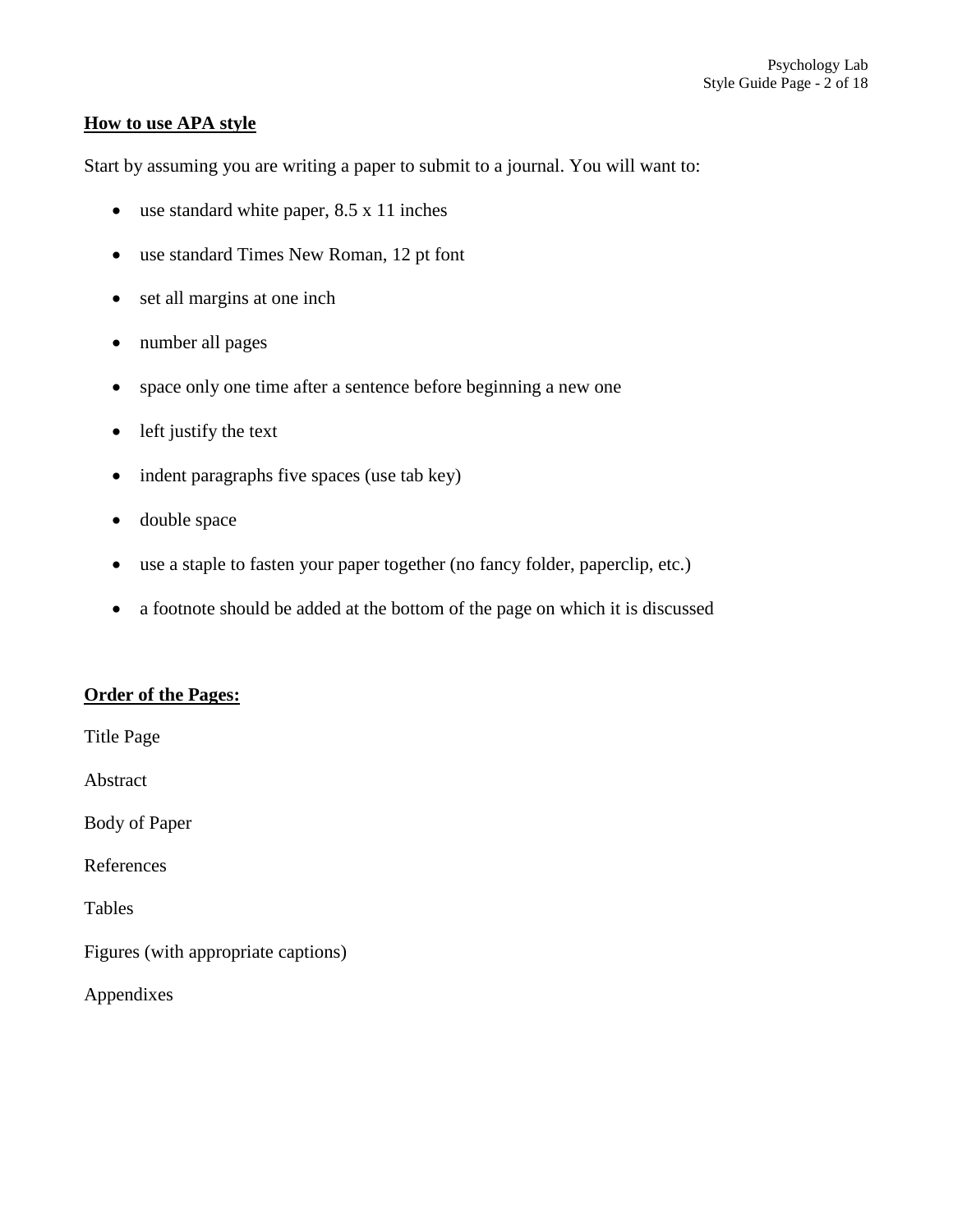# **Title Page**

The title page has a total of five pieces of information on the entire page.

1. Header: Place in the upper right corner starting with page number one.

The header contains only two or three words from your title and is set within the one inch margins. The header is important in case the pages of your paper are separated.

2. Running head: The running head is important for publishers because they often use

this shorter title when publishing the paper as an article.

- Double space twice from the top of the page
- Left justify the text
- Type Running head, semicolon, then type a shortened version of your title in all CAPS.
- 3. Title: The title should reflect the main idea of your paper.
	- Double space four times from the running head.
	- Type your title in the center of the page.
- 4. Your Name: type your name below your title, centered
- 5. Your School: type the name of your school below your name, also centered.

Auditory Perceptions 1

Running Head: MALE AND FEMALE AUDITORY PERCEPTIONS

Differences in Male and Female Auditory Perceptions Jane Doe Metropolitan State University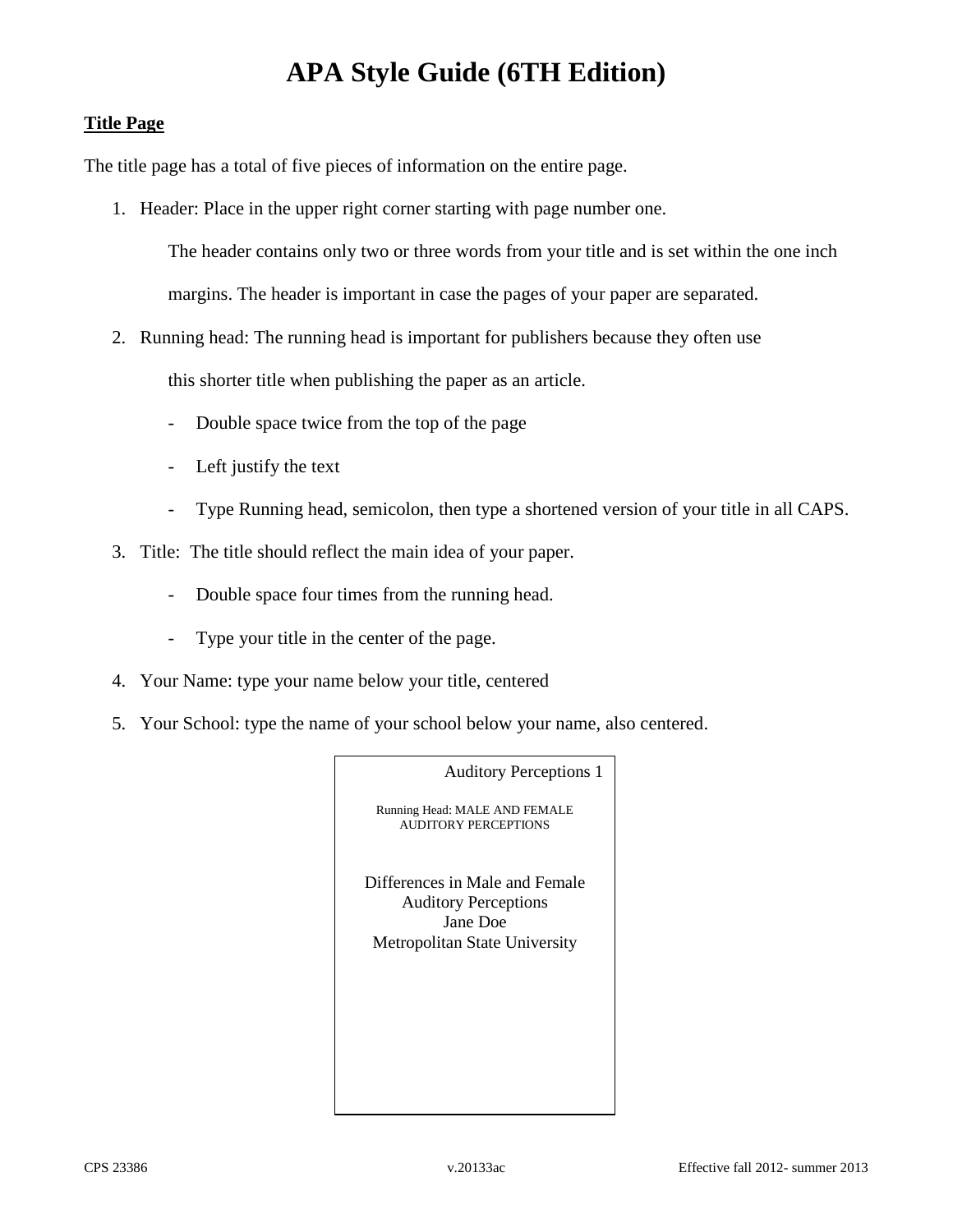### **Abstract**

When doing literature searches on databases such as First Search for example, often the only

information displayed is the papers abstract. An abstract is a brief overview (usually only

100-120 words) of the paper and is very important because it may be all someone reads from an entire

paper.

- 1. This page includes the header and page number two.
- 2. Type the word Abstract
	- Capitalize and center the word on the top line
- 3. Begin typing your overview
	- Do not indent this paragraph
	- Avoid using citations
	- Type all numbers except those that begin a sentence.

|          | <b>Auditory Perceptions 2</b> |  |  |
|----------|-------------------------------|--|--|
| Abstract |                               |  |  |
|          |                               |  |  |
|          |                               |  |  |
|          |                               |  |  |
|          |                               |  |  |
|          |                               |  |  |
|          |                               |  |  |
|          |                               |  |  |
|          |                               |  |  |
|          |                               |  |  |
|          |                               |  |  |
|          |                               |  |  |
|          |                               |  |  |
|          |                               |  |  |
|          |                               |  |  |
|          |                               |  |  |
|          |                               |  |  |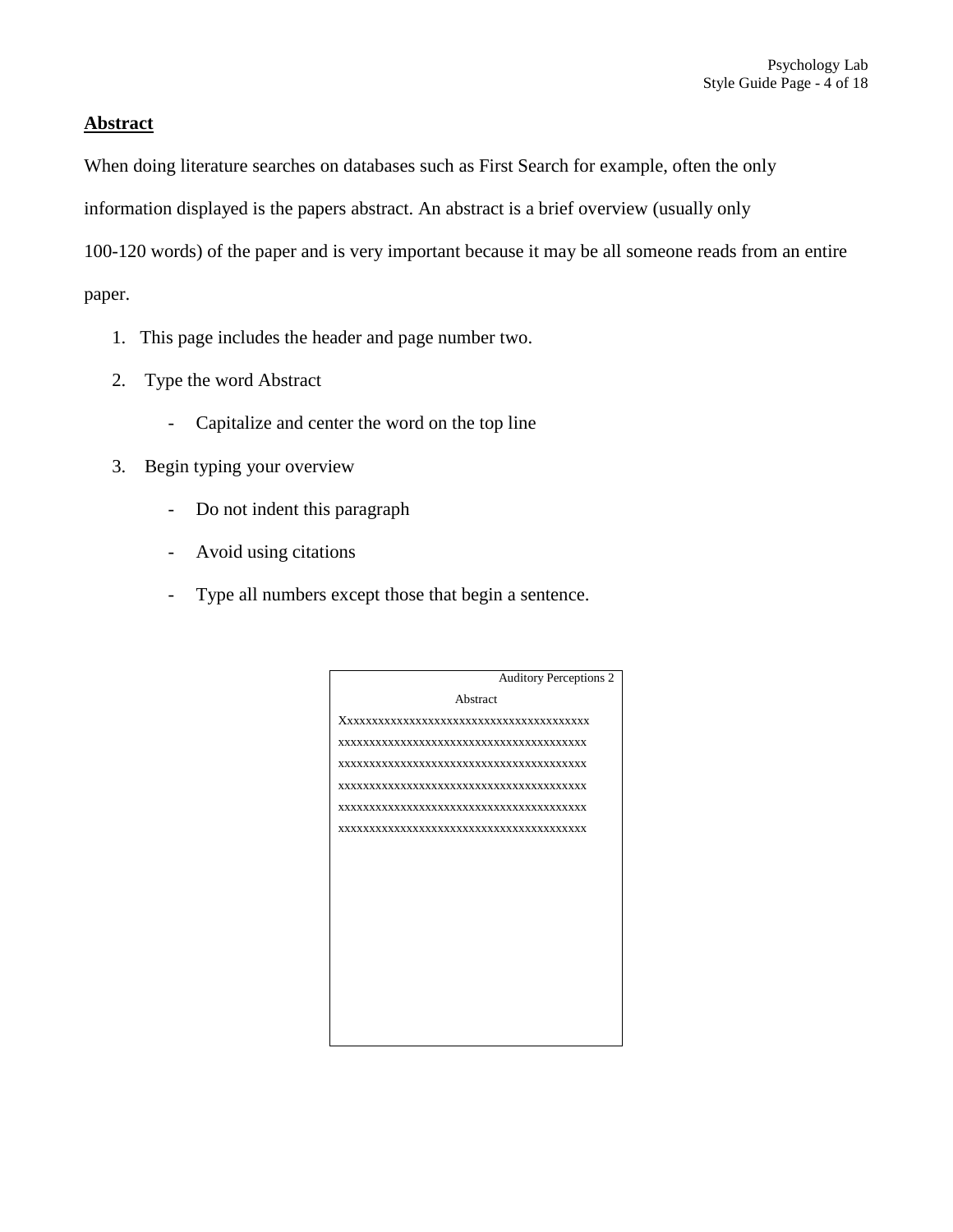### **Body of Paper: Introduction**

An introduction is used to tell the reader why the writer did the research. This section starts out broad and becomes more specific. In your introduction you should introduce the problem under study and describe the research strategy. Think about why the problem is important, how does the hypothesis relate to the problem and how does the study relate to previous research. Develop the background of the study without doing a historical review. Also, state the purpose and rationale for the current study.

- 1. This page includes your header and page number three on it.
- 2. Retype the title of your paper on the top line of this page.
	- Center this line
- 3. Start typing your opening paragraph and indent the first line five spaces.
- 4. Think of this section as having four parts:

General Introduction

- Define relevant terms, etc.

Literature Review

- Address the question of what has been done by other researchers.

- Use citations, minimal quotes, etc. to discuss articles you read.

Connection of the Present Research to the Literature

- Tell the ready why your research is important.

Statement of Purpose

- Include a statement such as:

The purpose of this study was….

The present study was designed to investigate…

| <b>Auditory Perceptions 3</b>           |  |  |  |
|-----------------------------------------|--|--|--|
|                                         |  |  |  |
| Differences in Male and Female Auditory |  |  |  |
| Perceptions                             |  |  |  |
| Xxxxxxxxxxxxxxxxxxxxxxxxxxx             |  |  |  |
| xxxxxxxxxxxxxxxxxxxxxxxxxxxxxx          |  |  |  |
| xxxxxxxxxxxxxxxxxxxxxxxxxxxxxx          |  |  |  |
| Xxxxxxxxxxxxxxxxxxxxxxxxxxx             |  |  |  |
| xxxxxxxxxxxxxxxxxxxxxxxxxxxxxx          |  |  |  |
| xxxxxxxxxxxxxxxxxxxxxxxxxxxxxx          |  |  |  |
| Xxxxxxxxxxxxxxxxxxxxxxxxxxx             |  |  |  |
| xxxxxxxxxxxxxxxxxxxxxxxxxxxxxxx         |  |  |  |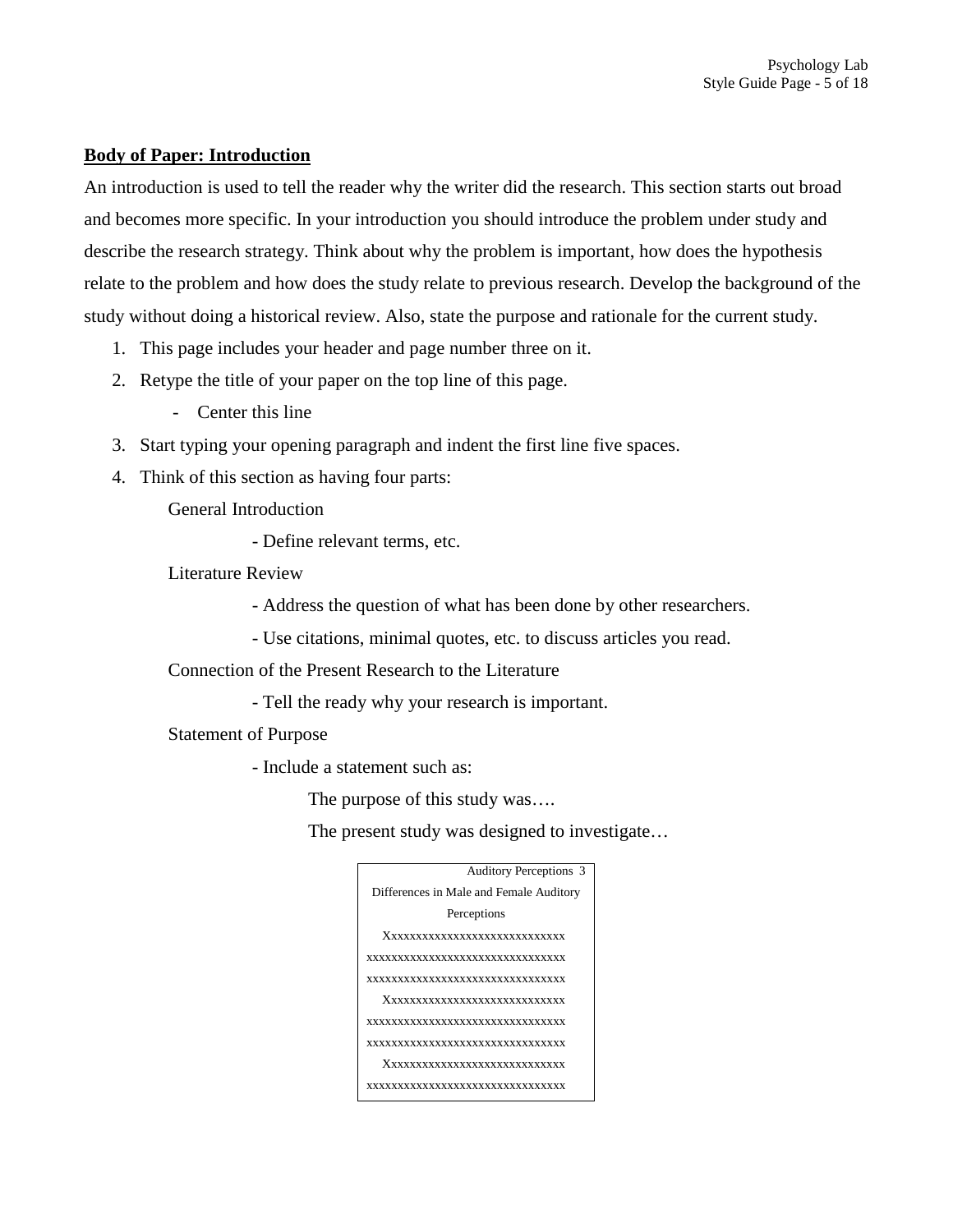# **Body of Paper: Method**

This section is designed to allow a reader to replicate your study. It is a very detailed description of how the study was conducted and typically consists of three subsections: participants, materials and procedure. You do not need to begin this section on a new page, just place it following your introduction.

- 1. Type the word Method
	- Center this line

### **Participants**

Begin this section directly below the methods heading (you do not need begin on a new page).

- 1. Type the word Participants
	- Left justify and italicize this word.
- 2. Include
	- Who participated in the study
	- How many participants were used
	- How the participants were selected
	- Details relevant to the study (gender, age, weight, talent, ethnicity, etc.)
	- Any reward or motivation used

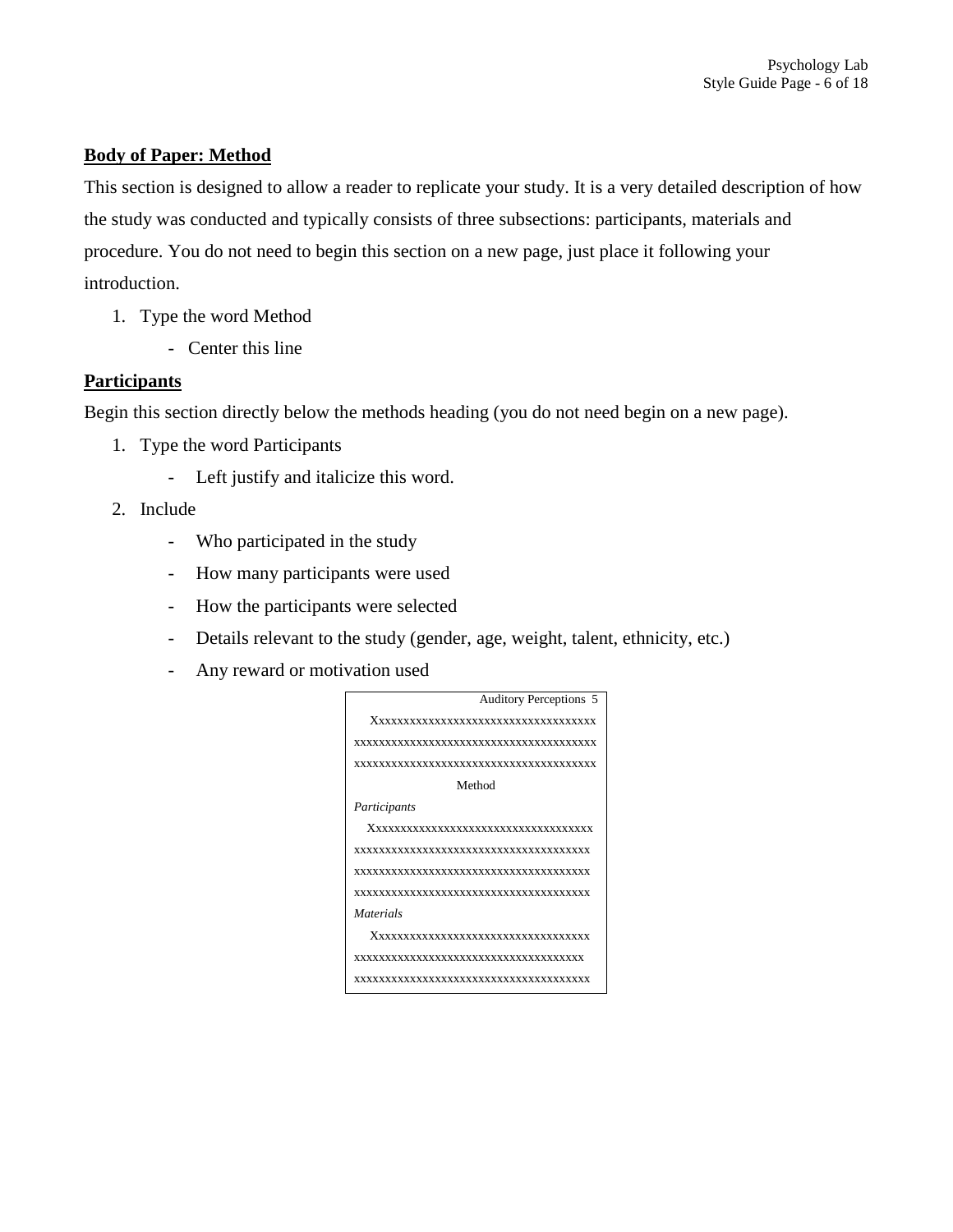# **Materials**

Begin this section directly below the participants section (you do not need begin on a new page).

- 1. Type the word Materials
	- Left justify and italicize this word.
- 2. Describe
	- Materials used in this section
	- How the materials functioned
	- Give dimensions and descriptive details if necessary
	- If using standard items such as a pencil, stopwatch or furniture, details are not necessary
	- If using a piece of equipment, give the model number, company and state where the company operates from
- 3. Avoid using action verbs in this section

# **Procedure**

Begin this section directly below the materials section (you do not need begin on a new page).

- 1. Type the word Procedure
	- Left justify and italicize this word.
- 2. Describe in detail
	- Each step of the study
	- What a typical test, trial or session included
	- Any instructions given to participants

# **Body of Paper: Results**

In this section describe the data you collected. Think of different ways to summarize your data and state your findings in words. Begin this section directly below the procedures section (you do not need begin on a new page). Write this section using present tense.

- 1. Type the word Results
	- Center this line.
- 2. Start by giving a general description of your results and then go into detail.
	- Statistical power and/or significance
	- Effect size and strength of relationship
- 3. Emphasize the meaning of the data but do not discuss any implications of your results.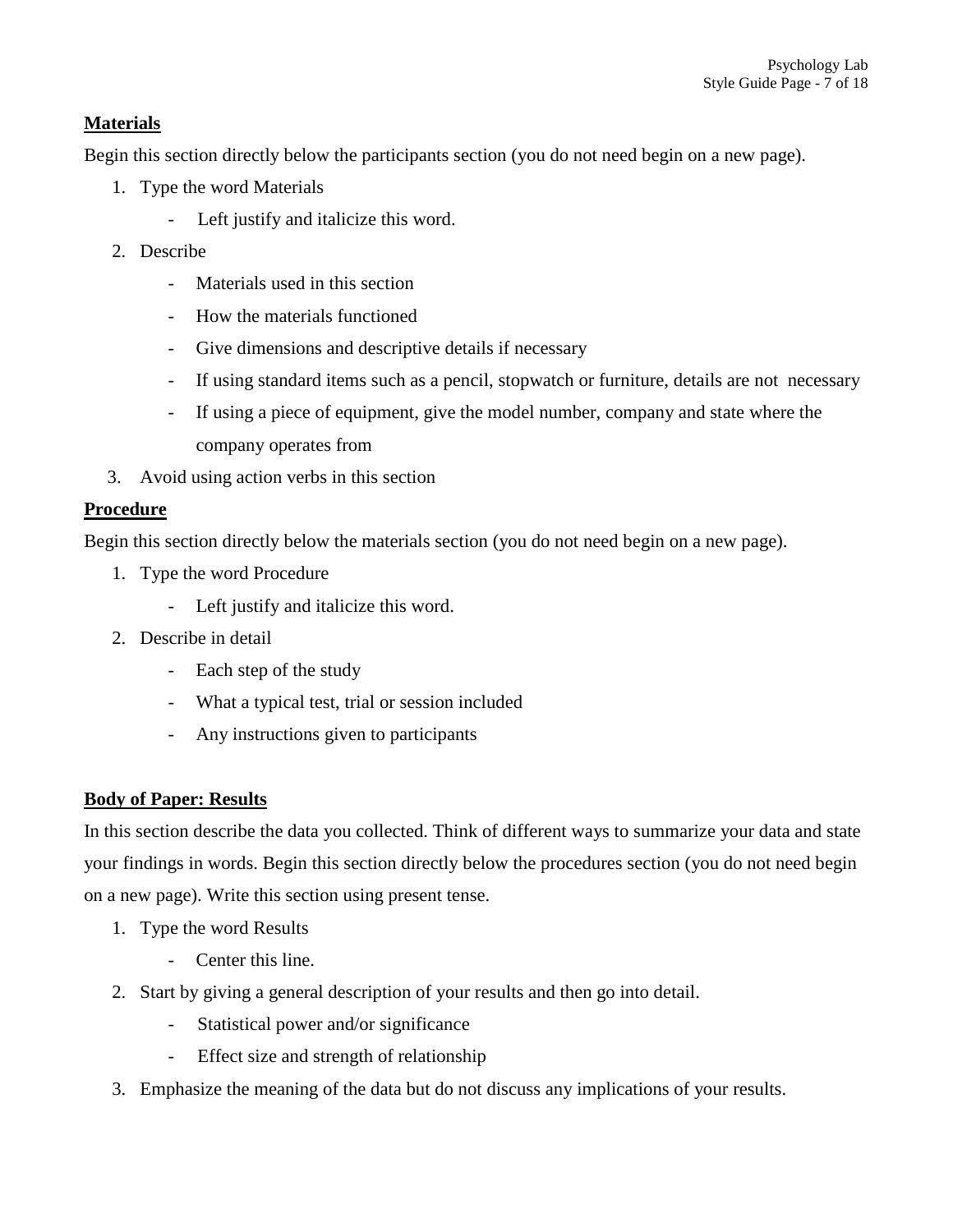### **Body of Paper: Discussion**

This section provides you with the opportunity to make implications based on your results. Here you will refer back to your hypothesis and the relevant literature. Begin this section directly below the results section (you do not need begin on a new page). Write this section using present tense.

- 1. Type the word Discussion
	- Center this line.
- 2. Think of this section as having three parts

Non-technical summary of your results

- Without using statistics, tell the reader about your main findings.

Discussion of your results and their implications

- Evaluate and interpret what you found.

Concluding paragraph

- Discuss any limitations of your present study or ideas for future research.

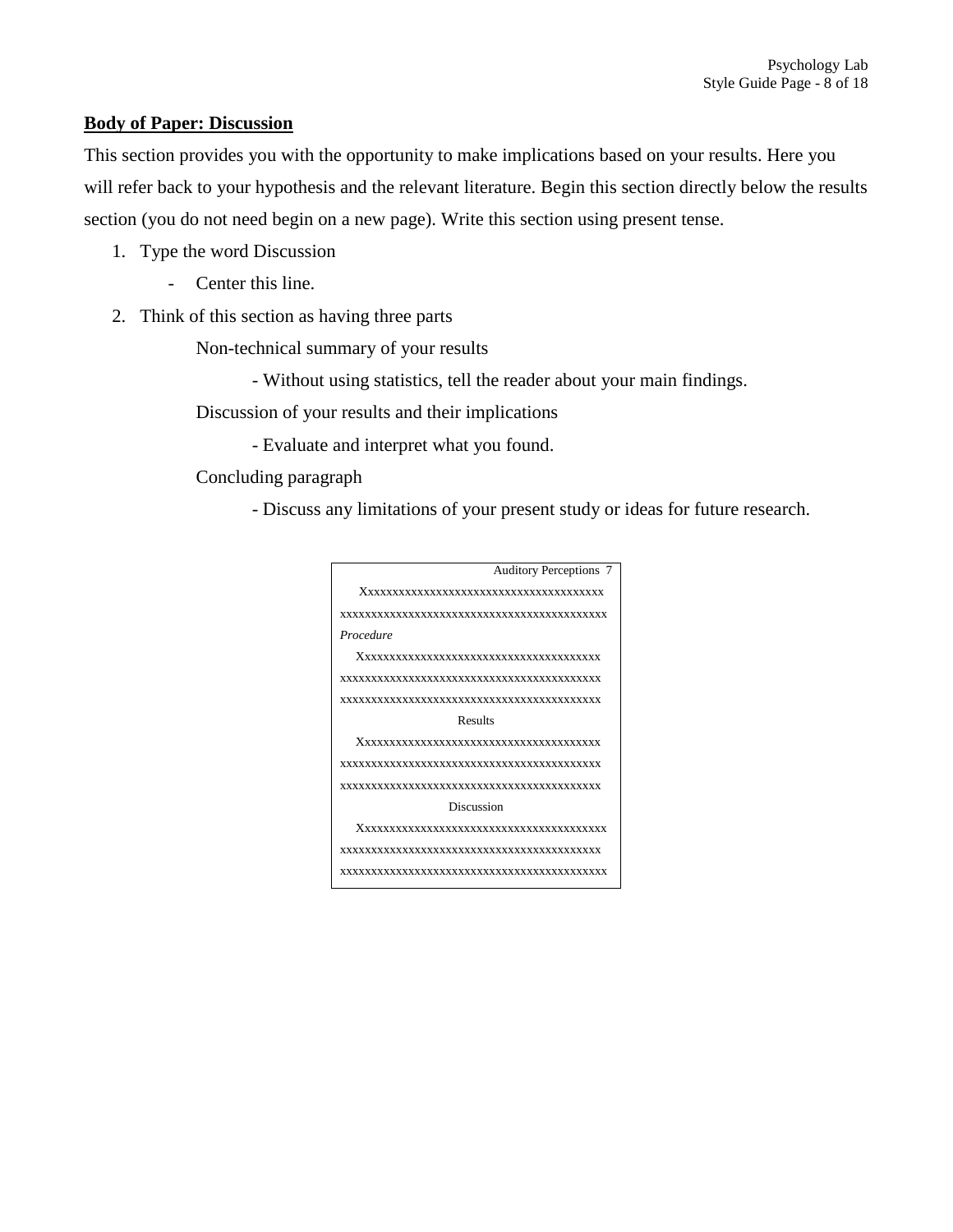### **References**

Any citations made throughout your paper must be referenced in this section. Likewise, any references listed in this section must also be cited in your paper. Do not include any literature reference in this section unless it appears in the body of your paper. This section is designed to let your reader know where to find the literature you used. Begin this section on a new page.

- 1. Center and type the word References on the top line.
- 2. Organize your references alphabetically by the author's last name or group author (use the first author listed in the study).

Anderson, R. T. (2000).

Arizona State University. (1999).

- 3. If using more than one work by the same author, organize your references by the year
- 4. of publication with the oldest first. Smith, R.P. (2001). …

Smith, R.P. (2002). …

5. Italicize the titles of publications (journals, books, etc.) and volume numbers (but not issue or page numbers).

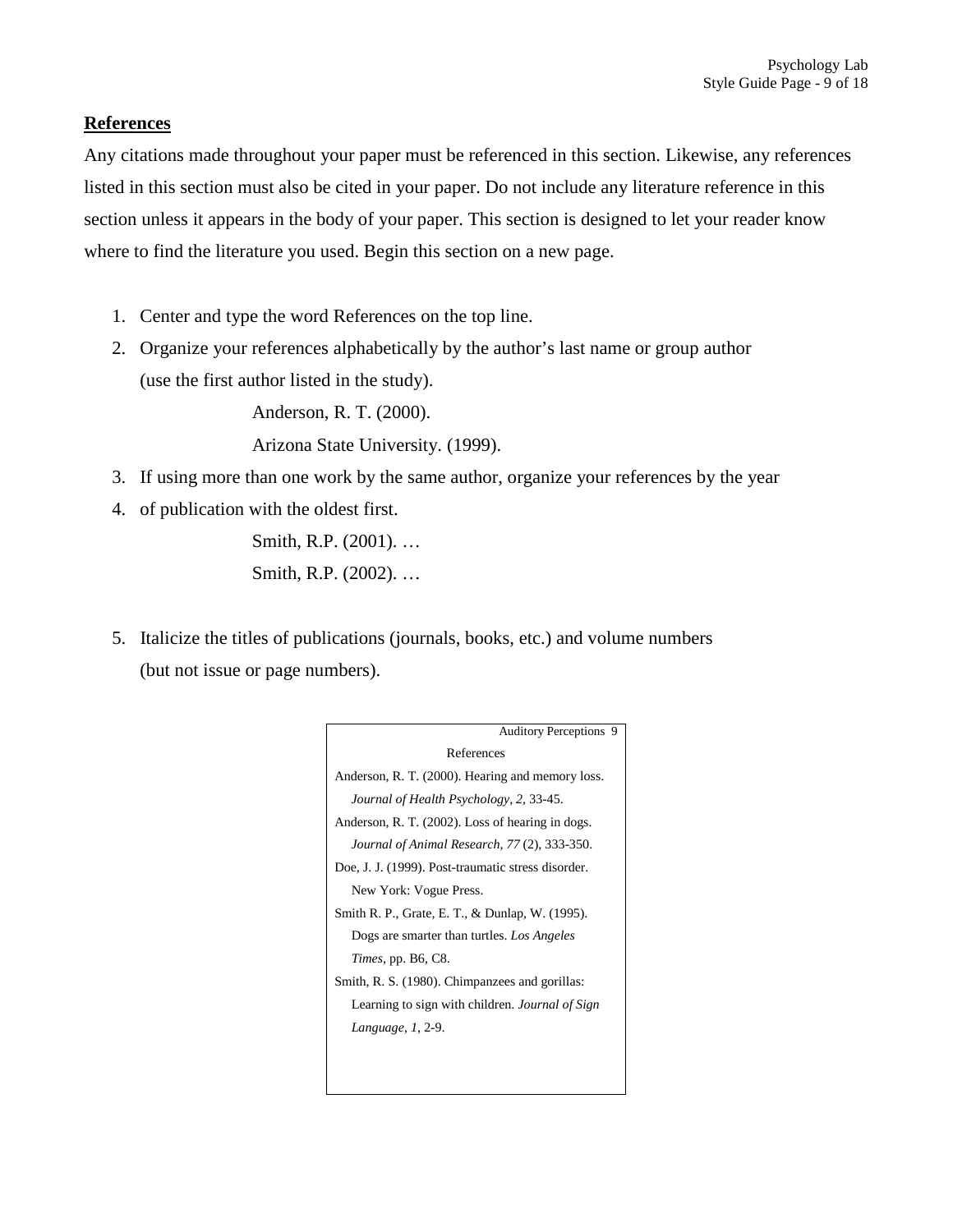# **Tables**

Tables allow a writer to include large amounts of data in a small space. If you choose to include any tables to help the reader understand your results, you must first introduce it in the results section of your paper. There you describe what will be shown by the table presented in this section (i.e. Table 1 displays…). A table should be able to be understood by itself. In other words, the reader should not have to look back to the results section in order to understand it.

- 1. Start each table on a new page.
- 2. Include a header and page number on each page.
- 3. Type the table number
	- Left justified on the top line
- 4. Double space, then type the table title. Make the title brief but explanatory.
	- Italicize the title.
- 5. Do not vertical lines.
- 6. Present your table of results
	- If you use columns with decimal numbers, line up the decimal points. Also, make sure every column has a centered column heading and allow at least three spaces in between column headings.

|                                        |              | <b>Auditory Perceptions 12</b> |  |  |
|----------------------------------------|--------------|--------------------------------|--|--|
| Table 1                                |              |                                |  |  |
| Average ages of participants and noise |              |                                |  |  |
| levels compared with test scores       |              |                                |  |  |
| Age                                    | <b>Noise</b> | Test score                     |  |  |
| 21                                     | 5            | 10.0                           |  |  |
| 22.                                    | 5            | 10.0                           |  |  |
| 35                                     | 5            | 8.5                            |  |  |
| 51                                     | 5            | 6.2                            |  |  |
|                                        |              |                                |  |  |

Note. The higher the age, the lower the test score. Max score  $= 10$ .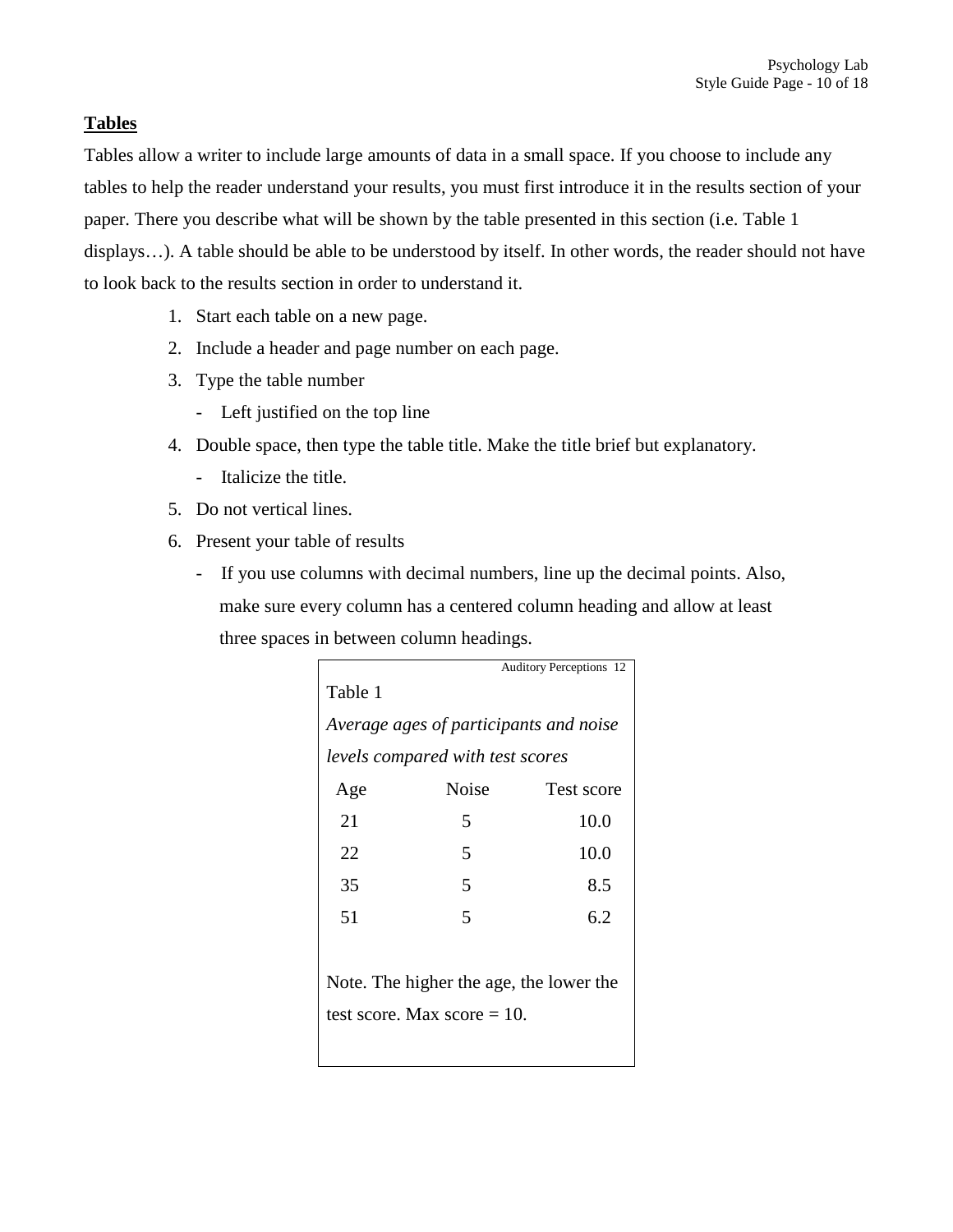# **Figures with captions**

Included under the title of figures are graphs, scatter plots, charts, drawings and photographs.

- 1. Figures are presented in black and white.
- 2. Each figure should be centered both vertically and horizontally on a new page.
- 3. If necessary, label the figures axes or provide a key for the figure being presented.
- 4. On the back side of each figure using a pencil or felt tip pen write the
	- Page header
	- Figure number
	- Word TOP (to show how the figure should be viewed)
- 5. A figure caption is a brief but descriptive phrase used both as a title and as an explanation for the figure being presented.

# **Appendixes**

An appendix is used to present material to the reader that would be distracting or inappropriate if placed within the body of the paper. Examples of what would be placed in the appendix would be a detailed list of stimulus materials, a description of a complex piece of equipment, a sample of a questionnaire, or a mathematical proof. A paper may include more than one appendix. You must cite the appendixes by their title within your paper (as shown in Appendix A…).

If including only one appendix

Type Appendix and center this word on the top line

If using more than one appendix

- Type Appendix A, next, Appendix B, and so on, in the order that the appendixes appear in the paper.

Auditory Perceptions 17 Appendix Xxxxxxxxxxxxxxxx xxxxxxxxxxxxxxxxxxxxxx xxxxxxxxxxxxxxxxxxxxxx xxxxxxxxxxxxxxxxxxxxxx xxxxxxxxxxxx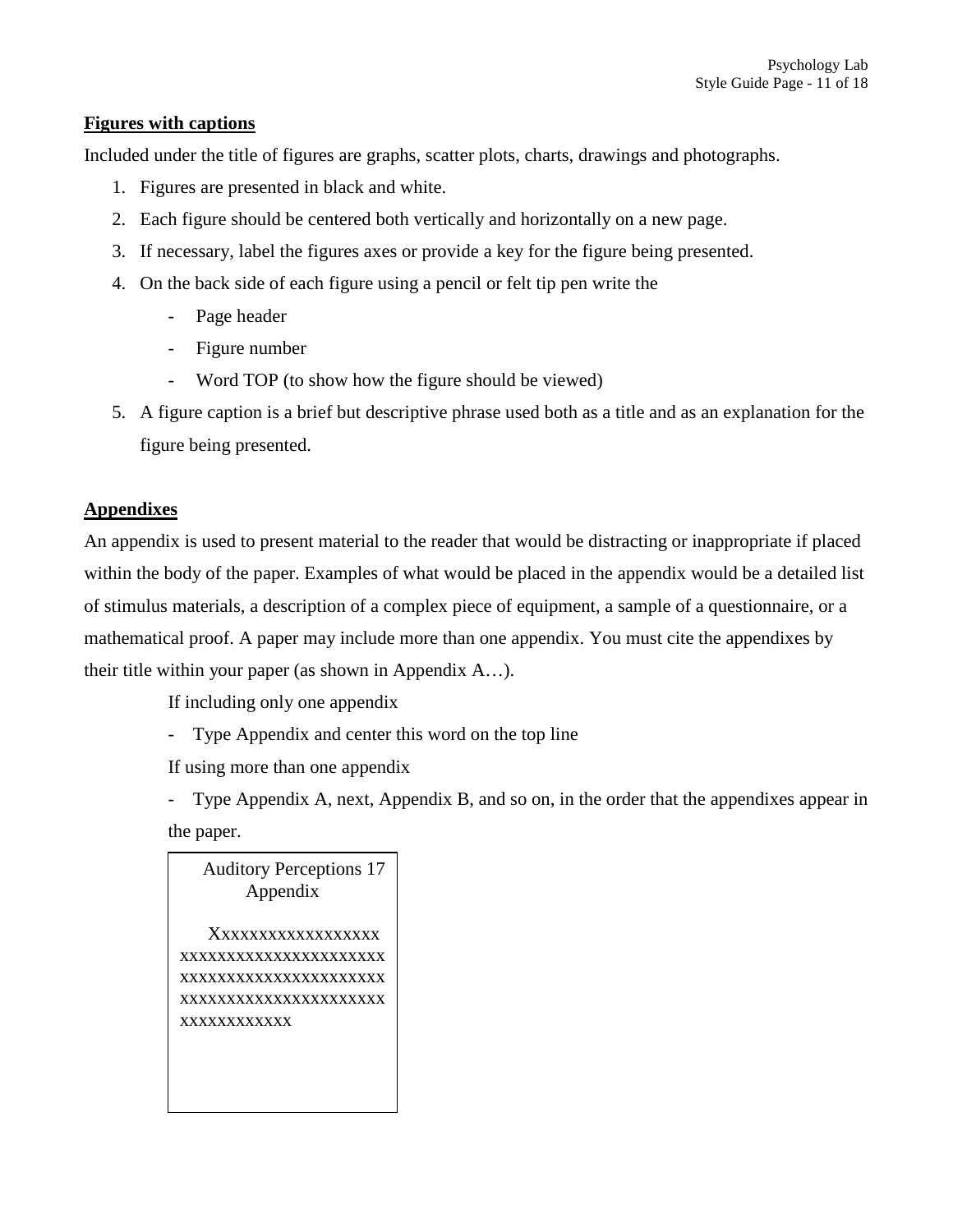# **Citations**

Any literature included in your reference list must be cited within the paper. APA uses the author-date method. Use the author's last name and the year of the publication (do not include suffixes such as Sr. with the name). When citing two or more authors within a sentence, use the word and, when citing two or more authors within parenthesis, use an ampersand  $(\&)$ .

### **One Author**

- Smith (2001) experimented with chimpanzees
- A study comparing chimpanzees and gorillas (Smith, 2001)
- In 2001, Smith studied chimpanzees

If within a paragraph you refer to the same work by one author, you do not need to include the year of publication in subsequent citations.

• …Smith also compared chimpanzees and snow monkeys.

When including quotations, cite the author, the year of publication and the page number(s).

• "Chimpanzees were much more active than gorillas" (Smith, 2001, p. 26).

# **Multiple Authors**

If a work only has two authors, cite both names every time you cite the reference. If a work has three, four or five authors, cite every author the first time you cite the reference.

• Smith, Johnson, Meier, Doe, and Anderson (2000) found

After the first citation of the work, when citing the same work again in following paragraphs, you may use only the last name of the first author listed followed by et al. and the year of publication.

• Smith et al. (2000) found

Within the same paragraph after the first citation, you may omit the year of publication.

• Smith et al. found

If citing two or more works by authors in the same paragraph list the authors alphabetically and use a semicolon to separate their names in parentheses.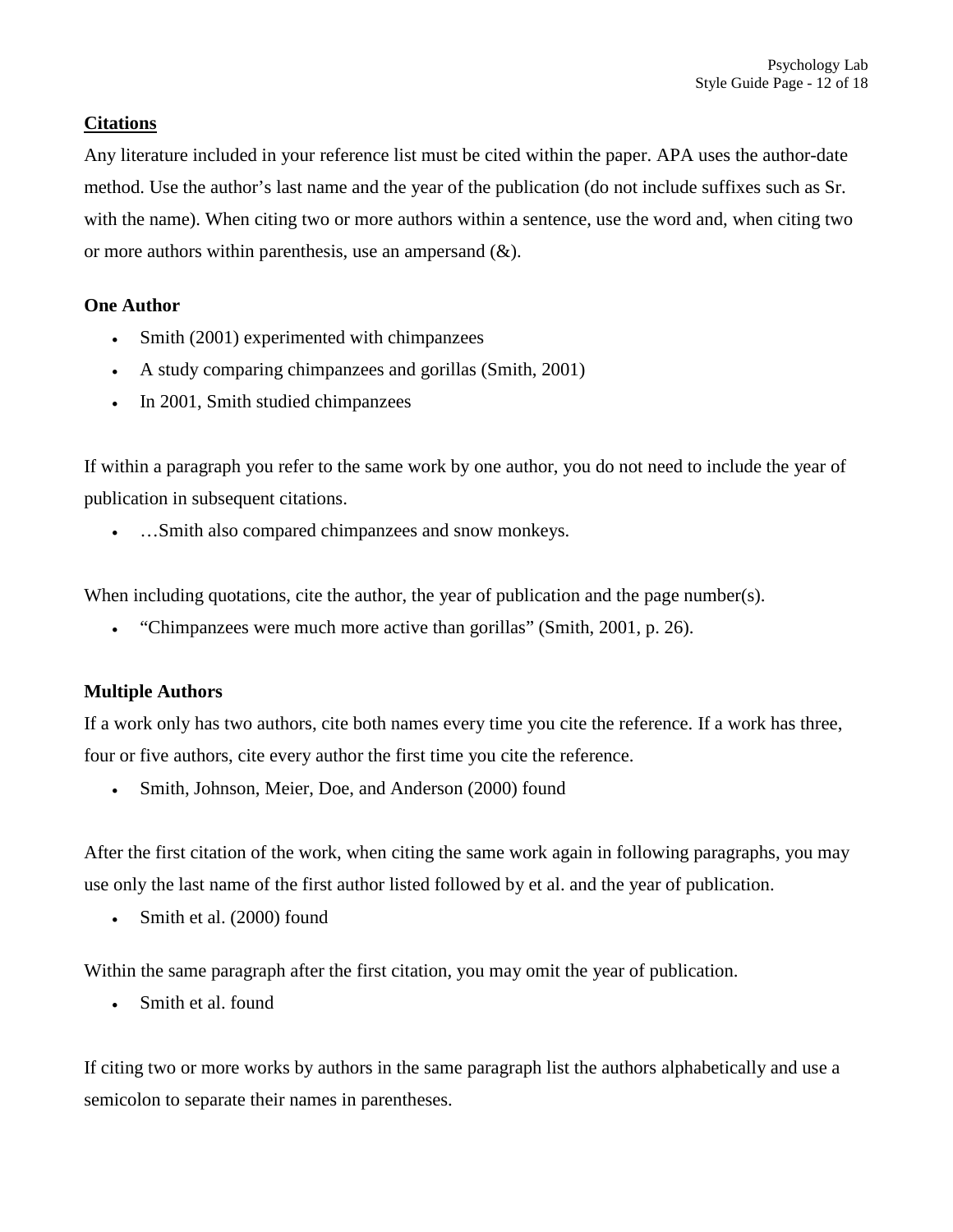• Previous studies comparing chimpanzee's level of activity to that of snow monkeys did not find any differences between the two species (Cochran, 1997; Darwin, 2000; Simpson, 1998).

# **Six or More Authors**

When citing a work with six or more authors, use only the last name of the first author listed followed by et al. and the year of publication for all citations.

Smith et al. (2002)

# **Group Authors**

When citing publications from corporations, universities, government agencies cite the name of the organization and the year of publication.

• According to recent research in academics (University of Minnesota [UMN], 1999)

When citing this source subsequently, abbreviate the organization's title.

• Further research indicates (UMN, 1999)

### **Website**

When citing an entire website, but not a specific document in your paper write the web address in the body of your paper, but do not include it in your reference section.

• The University of Minnesota's web page is very helpful in researching academic standings [\(http://www.umn.edu\)](http://www.umn.edu/).

# **Personal Communication**

Any communication such as a memo, a person to person conversation, a phone call, an email or an electronic bulletin board is cited within the paper, but is not included in the reference section.

• While interviewing President Bush (personal communication, May 16, 2002)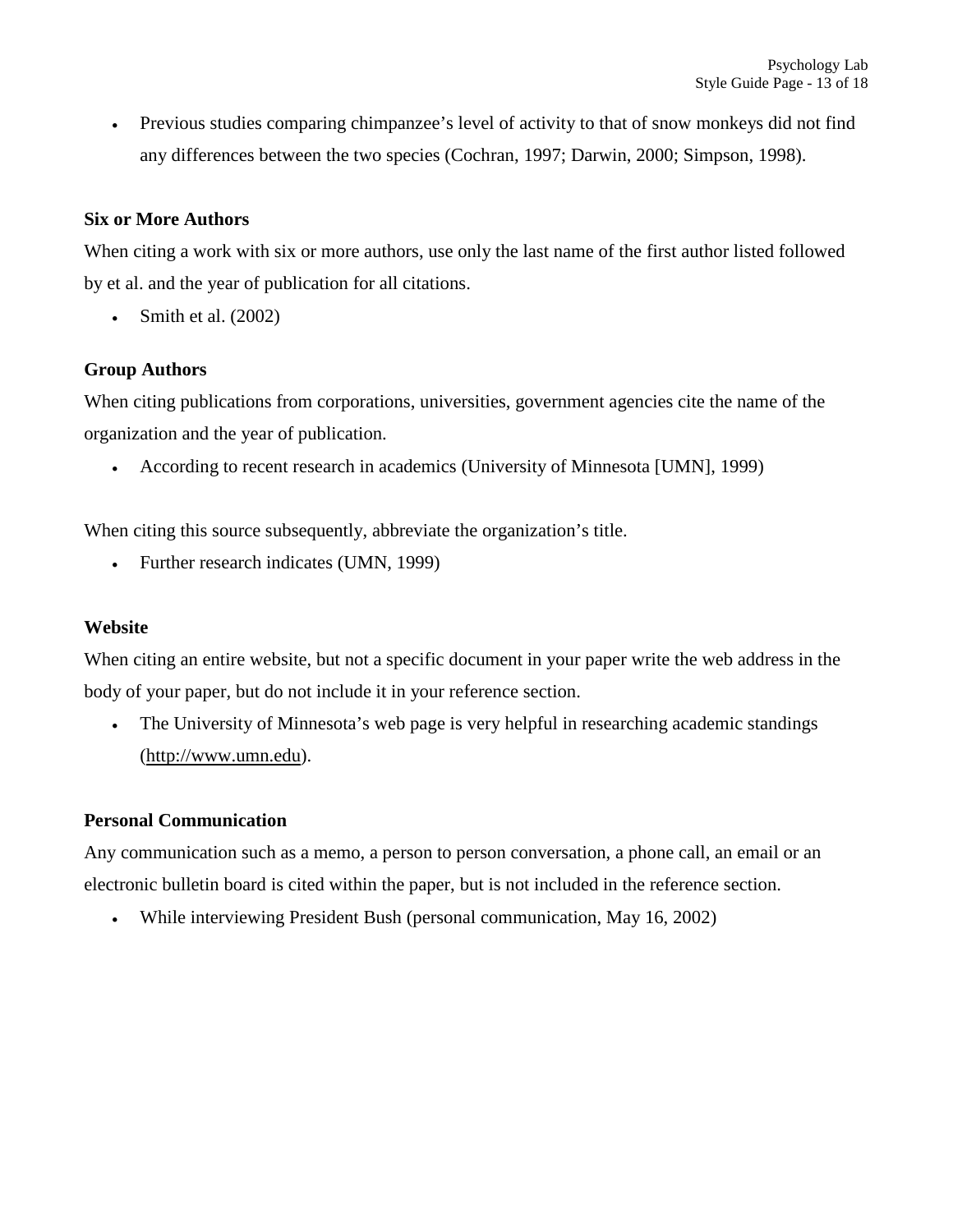**References** (This will also be double spaced)

Here is a step by step guide on how to reference a journal article:

# Begin by typing

- Author's last name
- Comma, Space
- Author's first name initial
- Period, Space
- Author's middle name initial (if available)
- Period
- If there is a second author…Comma…Space…then repeat the above steps; similarly for a third and fourth. After the second to last author, type an ampersand '&' then type the last author's information. End with a period
- Space
- Type the year of the publication in parentheses.
- Period
- Space
- Type the title of the reference. Only capitalize the first word of the title, unless there is a semicolon, then capitalize the word following the semicolon as well.
- Period
- Space
- Type the source of the reference (i.e. journal, book, etc.). Italicize the source of the reference and if applicable, the volume number (do not italicize the issue number or page numbers).
- Comma
- For a journal reference, type the volume number
- Comma
- Type the page numbers of the reference separated by a dash. End with a period. Always indent the second line, rather than the first line of the reference.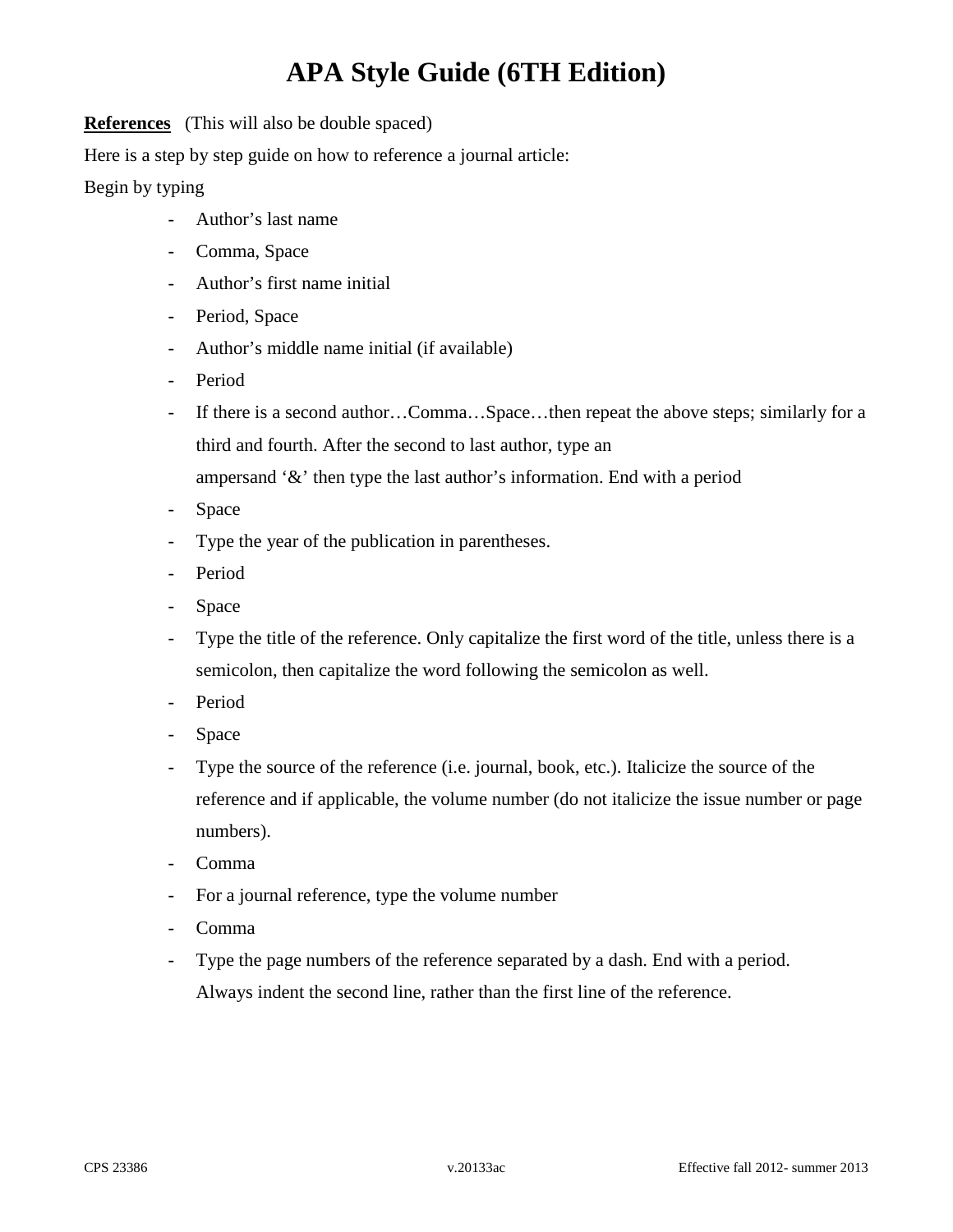# **Reference Example**

# **Book (Single Author)**

Doe, T. (1987). *Cognitive Processes*. New York: Oxford Press.

# **Book (Multiple Authors)**

Doe, T., & Nector, E. (1998). *Suffering from depression*. San Antonio: Green Publications.

# **Journal Article (Single Author)**

Jackson, M. J. (1990). Treating anxiety among teenagers. *Journal of Abnormal Psychology, 2*, 99-118.

### **Journal Article (Multiple Authors)**

Hammer, P. J., Dockson, I. N., & Beck, S. P. (1988). The effects of light on mood. *Journal of Holistic Health, 3*(2), 199-213.

### **Journal Article (Six or more Authors)**

Klein, M. M., Hill, J. R., Dugg, W. E., Tryn, O. P., & Grate, W. E., et al. (1998). Long-term effects of second hand smoke. *Journal of Health Psychology, 5*, 23-54.

### **Newspaper Article**

Poundstone, P. (1997). Why children are cool. *Los Angeles Times*, pp. B1, 4.

### **Magazine Article**

Kaelyn, D. (1990, September). AIDS in Africa. *Newsweek, 23*, 33-45.

#### **Brochure**

Fanny May Foundation. (1992). How to Live Independently. [Brochure]. Fargo, ND: Author.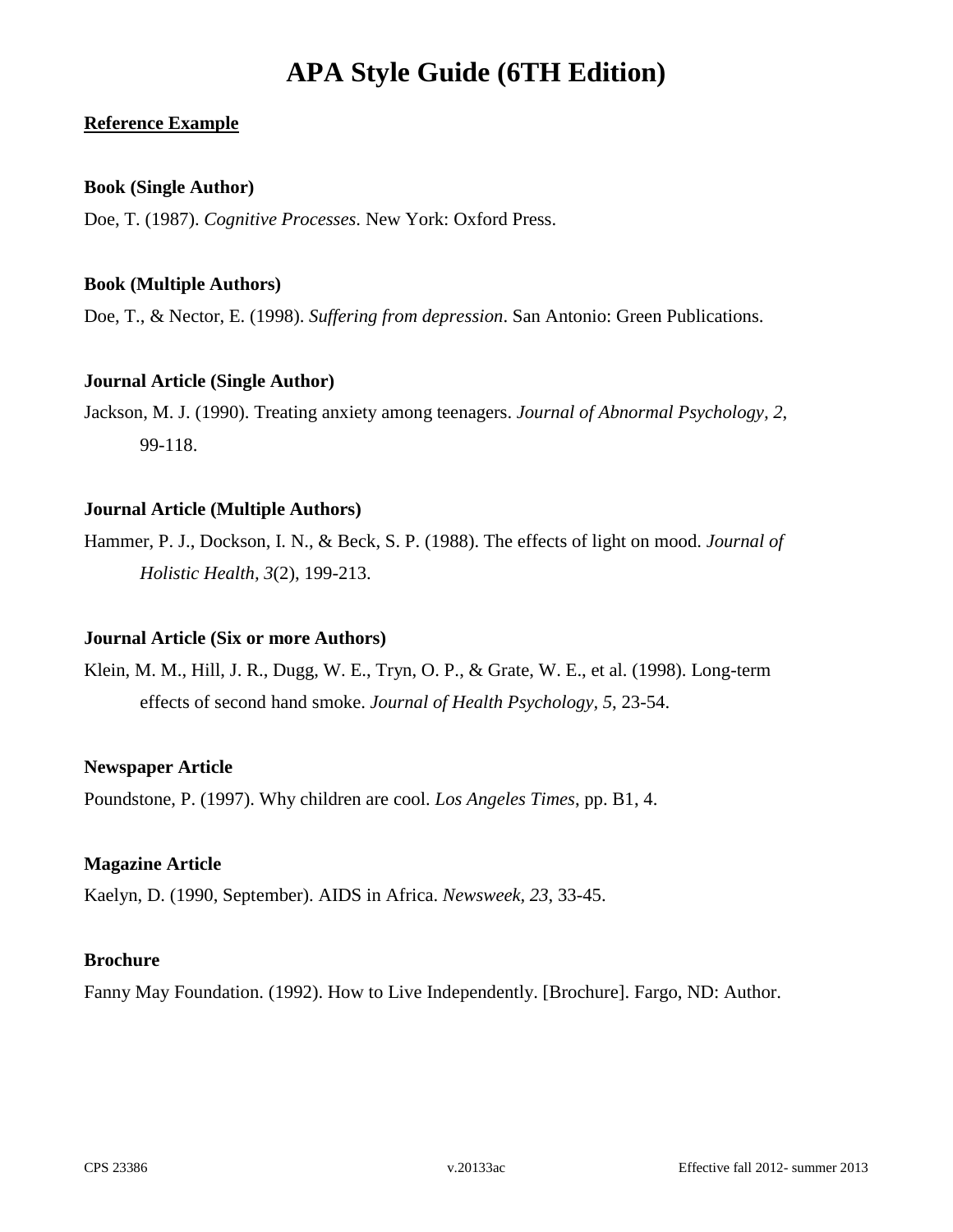# **Motion picture**

Include producer, writer, year of release, title of film, location and production company. Include parenthesis and brackets.

• Grazer, B. (Producer), & Howard, R. (Director). (2002). A beautiful mind [Motion Picture]. United States: Dreamworks.

# **Music Recording Form**

Include the writer, date of copyright, title of song (recorded by artist if different from writer, the album [medium of recording: CD, cassette, record, etc.], location and label, (also recording date if different from copyright date).

• Thomas, R. (2000). You're gone [Recorded by Matchbox Twenty]. On Mad Season [CD]. United States: Atlantic.

# **World Wide Web References**

When doing a literature search on the internet and you are able to view a full text document, or if you request an article through the library, you do not need to use this format. If using an article from an internet-only journal (APA-online journals), use this format. When referencing internet sources keep two things in mind:

- Direct readers as closely as possible to the information being cited. When possible cite documents rather than web pages or home sites.
- Provide addresses that work.

Whenever possible identify the author of the web site.

### **Online Periodical**

Smith, P. B. (2001, February 4). Developing anxiety reducing classrooms. [Electronic Version] Jo*urnal of School Psychology, 4,* Article 0001a. Retrieved October 24, 2001, from <http://journals.apa.org/school/volume4/pre0040001a.html>

### **Online Document**

Smith, P. B. (2002). The use of art in healing. Retrieved May, 3, 2002, from http://www.healing.com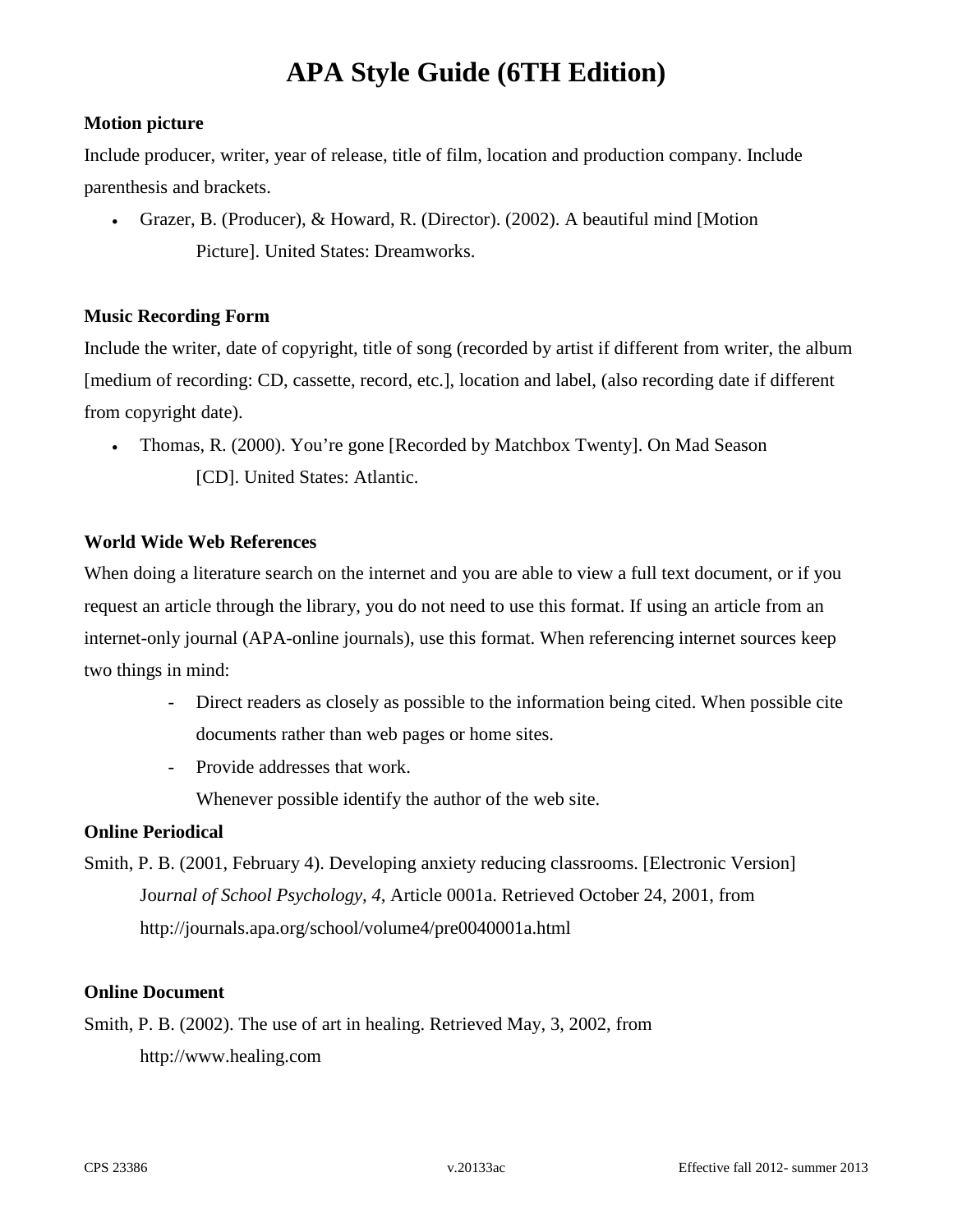# **Miscellaneous**

# **Quotations**

Only use a quotation when you believe that the meaning of the phrase would be lost otherwise, and use quotations sparingly. Whenever you use a quotation, you must include the page number from the source it was retrieved from.

**Fewer than 40 words** (use quotation marks)

• "Dogs are brighter than turtles" (Smith, 1976, p. 32).

**More than 40 words – Block quotation** (indent the quotation five spaces from the left margin)

• Although many disagree, Smith (1976) defended his position:

Dogs are brighter than turtles because they can run, jump, play games, learn lessons and tricks, and they can be house trained. Turtles cannot perform any of these activities (p. 33).

### **Abbreviations**

| Page (pages)               | p. (pp.)     |
|----------------------------|--------------|
| Editor (Editors)           | ed. (eds.)   |
| Volume (Volumes)           | Vol. (Vols.) |
| Chapter                    | chap.        |
| Degree of freedom          | df           |
| Frequency                  | f            |
| F-ratio                    | $\mathbf{F}$ |
| Mean                       | М            |
| Total number in a sample.  | N            |
| p-value                    | p            |
| <b>Standard deviation</b>  | SD           |
| Computed value of a t-test | t            |
| Analysis of Variance       | <b>ANOVA</b> |
| Nonsignificant             | ns           |
| Sum of squares             | SS           |